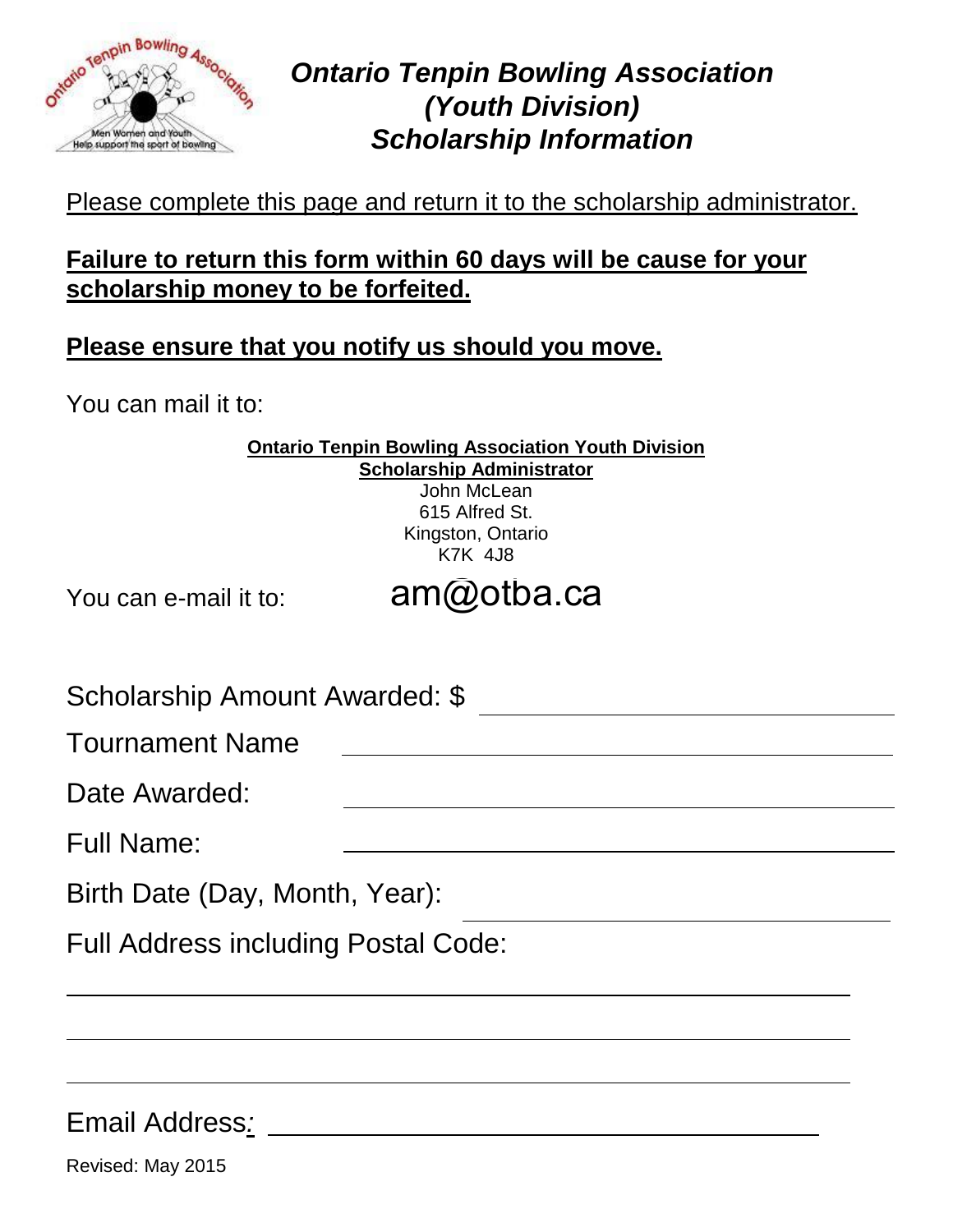

## **Ontario Tenpin Bowling Association**<br>Contario Tenpin Bowling Association (Nouth Division)  *(Youth Division) Scholarship Policy*

Scholarship Award \$ Date:

### **POLICY GOVERNING YOUR SCHOLARSHIP**

- 1. Individuals may use the scholarship funds at the following approved educational institutions: accredited universities, and colleges, business schools, continuing education courses, driver's Ed., educational camps, or seminars, trade schools, apprenticeship courses, professional development seminars and workshops. Funds may also be used to attend bowling camps, or to cover the cost of bowling lessons.
- 2. The funds may be used for tuition fees, books, housing fees, required class supplies and equipment necessary for the successful completion of a course or program.
- 3. If for any reason you should leave school permanently, any remaining funds will revert back to the scholarship fund.
- 4. Scholarship funds must be used prior to your 25th birthday. Any funds remaining after this time will revert back to the scholarship fund.
- 5. **To be eligible for any scholarship money you must return the attached completed form within one year or the funds will revert back to the scholarship account.**
- 6. If you receive other scholarship funds from other sources, you are to advice the association, so we may consider payment of this award to you in a way that assures the award will be used in support of your educational pursuits.
- 7. Please use the enclosed form to apply for your award at the time you register in the post-secondary institution of your choice.
- 8. All interest earned from the scholarship fund will remain in the scholarship fund, and may be used to cover the cost of administering the fund.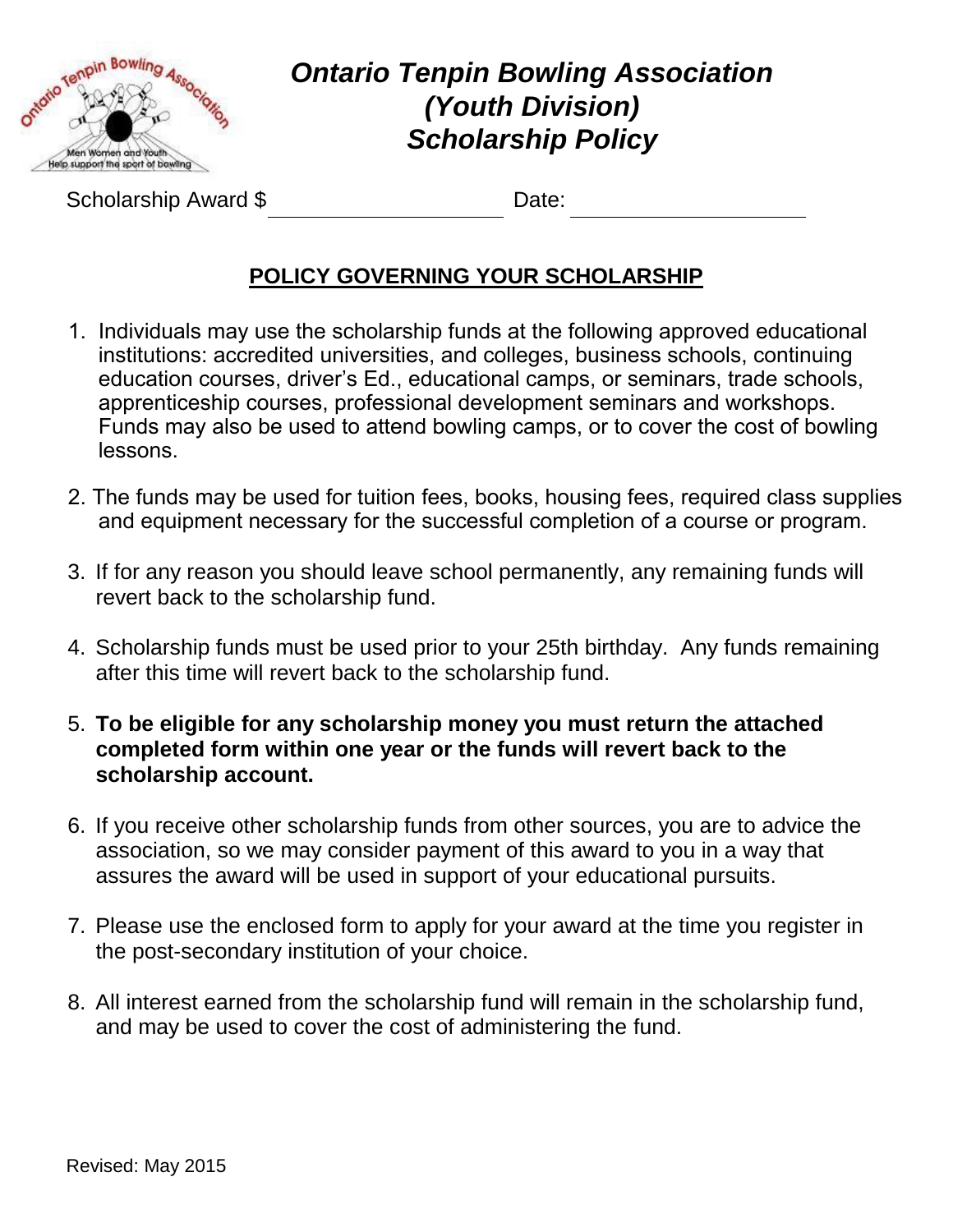

## *Ontario Tenpin Bowling Association (Youth Division) Scholarship Application Form*

The Scholarship application form on the reverse side is your way to apply for your scholarship money. Please keep in a safe place until you are ready to apply for the scholarship.

The scholarship you have received today will be held in trust until you enter college or University. You will have until your 25th birthday to apply for this scholarship. Upon entering a higher learning institution, please fill out the front of this form and return to

#### **Ontario Tenpin Bowling Association Youth Divison Scholarship Administrator** John McLean 615 Alfred St. Kingston, Ontario K7K 4J8

It will be your responsibility to keep the above addressee informed of your present address. If for any reason you need to be contacted concerning this scholarship, you're up to date address will be needed.